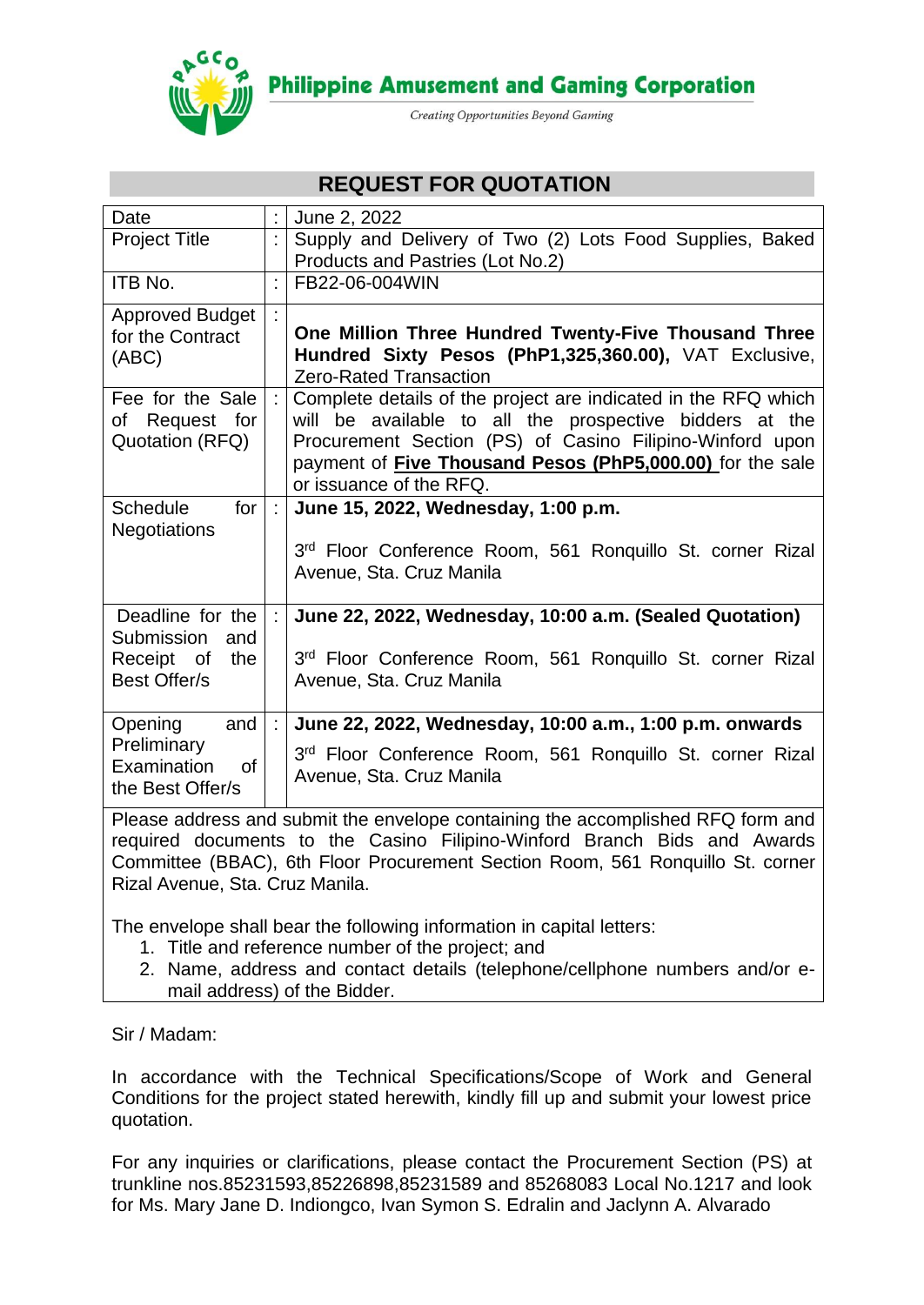Thank you.

### **(SGD) JOCELYN G. SORIANO Chairperson** BRANCH BIDS AND AWARDS COMMITTEE (BBAC) CASINO FILIPINO-WINFORD

pack per 10 pieces per pack. To include expiration date in packaging.

**Bread, Loaf**

Dear Ms. Soriano:

In accordance with your request, following is our quotation for your requirement:

## **I. TECHNICAL SPECIFICATIONS AND OTHER REQUIREMENTS OF THE PROJECT:**

|                    | <b>Offered</b><br><b>Technical</b><br>Quotation<br><b>Please</b><br>fill<br>each<br>up<br>with<br>row<br>either:<br>"Comply"<br>"Not<br><b>or</b><br>Comply"             |                                                         |                                          |                   |  |  |
|--------------------|--------------------------------------------------------------------------------------------------------------------------------------------------------------------------|---------------------------------------------------------|------------------------------------------|-------------------|--|--|
|                    | Supply and Delivery of Two (2) Lots Food Supplies, Baked Products and<br><b>PROJECT:</b><br>Pastries (Lot No.2)<br><b>Lot No.2: Baked Products and Pastries</b>          |                                                         |                                          |                   |  |  |
|                    | <b>TECHNICAL SPECIFICATIONS</b>                                                                                                                                          |                                                         |                                          |                   |  |  |
| <b>Item</b><br>No. | <b>Particulars</b>                                                                                                                                                       | <b>Quantity/Unit</b><br><b>of</b><br><b>Measurement</b> | <b>Statement of</b><br><b>Compliance</b> | <b>Brand Name</b> |  |  |
| 1                  | <b>Bread, Pandesal, Wheat</b><br>Bread roll, made of wheat flour, eggs,<br>yeast, sugar and salt; 38grams /roll,<br>والمتحدث ومحاملات والمحاملات المتلاط ومحاملات والمار | 3,840<br>packs                                          |                                          |                   |  |  |

Page **2** of **16** Request for Quotation 2 Made from dough of all purpose or bread flour raised by yeast or baking powder and baked; 600grams /pack per loaf, sliced. To include expiration date in packaging. 3,840 loaves 3 **Adobo roll** 1,440

Supply and Delivery of Two (2) Lots Food Supplies, Baked Products and Pastries (Lot No.2) under ITB No. FB22-06-004WIN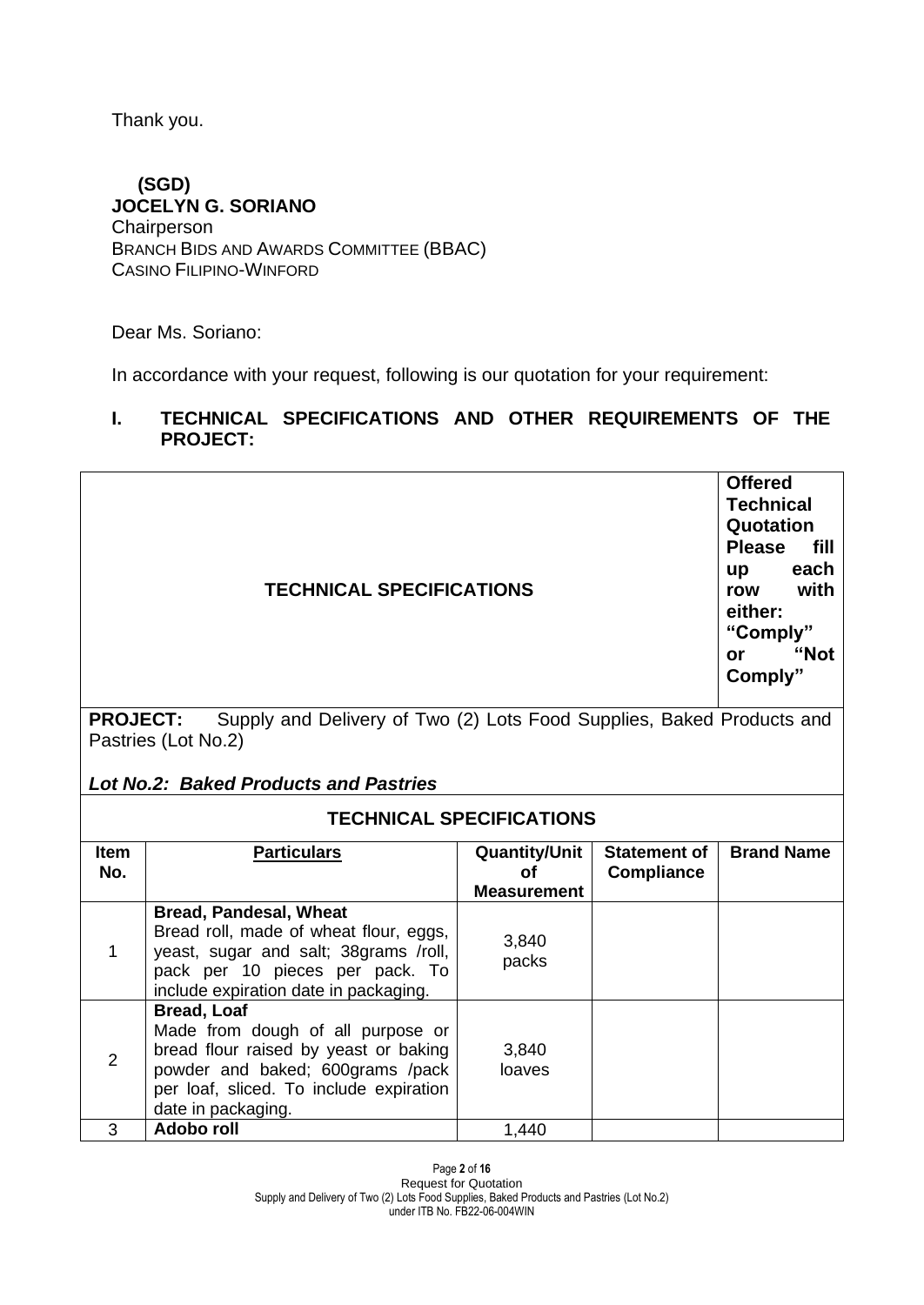|                | Soft bun, filled with sliced boiled egg<br>and savory filling of pulled pork cooked<br>adobo<br>baked.<br>sauce,<br>then<br>in<br>Individually<br>To<br>include<br>wrapped.<br>expiration date in packaging.                                                                           | pieces          |  |
|----------------|----------------------------------------------------------------------------------------------------------------------------------------------------------------------------------------------------------------------------------------------------------------------------------------|-----------------|--|
| 4              | <b>BACON ENSAYMADA</b><br>A soft, potato bread, fluffy pastry<br>topped creamy butter with white sugar<br>and finely grated cheese; filled with<br>bacon strips, 60grams /piece. Pack<br>individually. To include expiration date<br>in packaging.                                     | 720<br>pieces   |  |
| 5              | <b>Banana Cake Singles</b><br>Moist and Sweet Baked Item made<br>with Mashed Bananas; 60grams / slice.<br>Pack individually. To include expiration<br>date in packaging.                                                                                                               | 720<br>pieces   |  |
| 6              | <b>Carrot Cake Singles</b><br>Moist and Sweet Baked Item made<br>with Mashed Carrots, chopped nuts<br>and cinnamon, 60grams /slice. Pack<br>individually. To include expiration date<br>in packaging.                                                                                  | 1,440<br>pieces |  |
| $\overline{7}$ | <b>Cheese Cupcake</b><br>A moist and fluffy crumb bread muffin<br>baked and topped with crispy cheese;<br>40grams / piece. Pack individually. To<br>include expiration date in packaging.                                                                                              | 1,440<br>pieces |  |
| 8              | <b>Ensaymada, Cheese</b><br>A soft, potato bread, fluffy pastry<br>topped creamy butter with white sugar<br>and finely grated cheese; 60grams<br>/piece, Pack individually. To include<br>expiration date in packaging.                                                                | 1,440<br>pieces |  |
| 9              | <b>Cheese Roll</b><br>Ultrasoft bread filled with melty cheese<br>inside, baked roll in sugar and butter<br>60grams<br>/piece,<br>cream;<br>pack<br>individually. To include expiration date<br>in packaging.                                                                          | 1,440<br>pieces |  |
| 10             | <b>CHEESEBURGER</b><br>Sandwich composed of a burger bun,<br>meaty beef patty, topped with sliced<br>cheese, delivered separately per item<br>per pack of 5pcs or 10pcs to keep the<br>freshness upon assembly at the bar.<br>include<br>expiration<br>date<br>To<br>in.<br>packaging. | 2,160 pieces    |  |
| 11             | <b>CHICKEN FILLET BURGER</b><br>Sandwich composed of a burger bun,<br>boneless, skinless chicken patty and                                                                                                                                                                             | 1,440<br>pieces |  |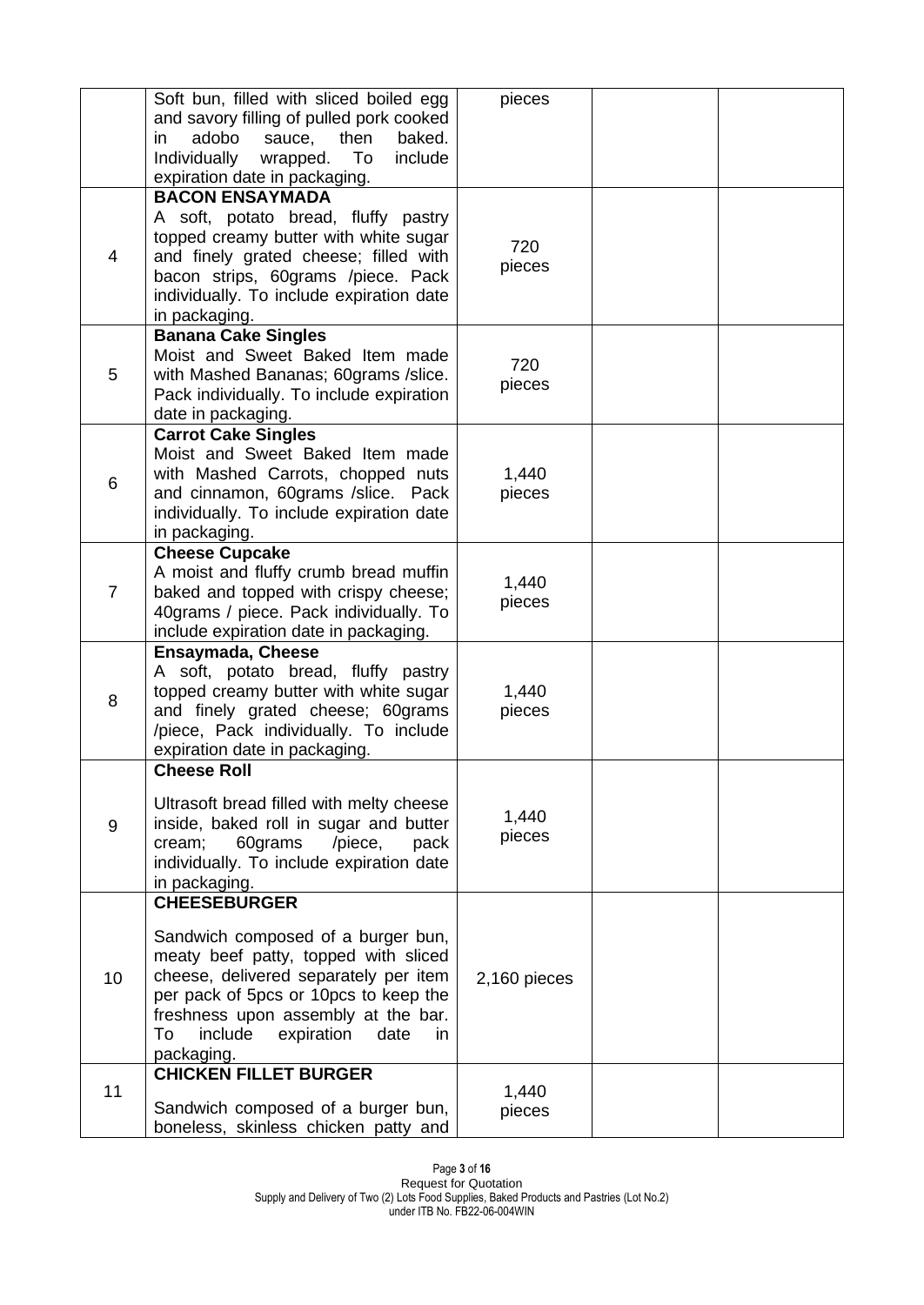|    | zesty sauce dressing (garlic mayo or<br>Caesar dressing). Delivered separately<br>per item per pack of 5pcs or 10pcs to<br>keep the freshness upon assembly at<br>the bar. To include expiration date in<br>packaging.                   |                 |  |
|----|------------------------------------------------------------------------------------------------------------------------------------------------------------------------------------------------------------------------------------------|-----------------|--|
| 12 | <b>Choco Cake Roll</b><br>Delicious Sweet Baked Item made with<br>sponge cake rolled with chocolate<br>ganache, sliced and pack individually;<br>60grams /slice. To include expiration<br>date in packaging                              | 1,440<br>pieces |  |
| 13 | <b>CHOCO FUDGE BROWNIES</b><br>A rectangular baked confection, moist,<br>dense and gooey in texture, cut into<br>1x2 inches size, pack individually. To<br>include expiration date in packaging.                                         | 720<br>pieces   |  |
| 14 | <b>CHOCOLATE CAKE</b><br>Delicious, moist, Sweet Baked Item<br>made with cake flour, cocoa or<br>chocolate, spread with chocolate icing,<br>sliced and pack individually; 60grams<br>/slice. To include expiration date in<br>packaging. | 1,440<br>pieces |  |
| 15 | <b>Cinnamon Roll</b><br>Rolled dough bread with cinnamon<br>flavor, baked and topped with cream<br>cheese frosting; 90grams /roll. Pack<br>individually. To include expiration date<br>in packaging.                                     | 720<br>pieces   |  |
| 16 | <b>Cream Cheese Chiffon</b><br>Delicious Sweet Baked Item made with<br>chiffon cake and cream cheese icing;<br>60grams / pack per slice.<br>Pack<br>individually. To include expiration date<br>in packaging.                            | 720<br>pieces   |  |
| 17 | <b>Ham &amp; Cheese Roll</b><br>Soft bread filled with savory and sweet<br>ham & sliced cheese ingredients,<br>baked; 60grams /roll. Pack individually.<br>include<br>expiration<br>date<br>To<br>in<br>packaging.                       | 720<br>pieces   |  |
| 18 | <b>HOLIDAY ROLL</b><br>A cake roll filled with cream cheese<br>and whipped cream, topped with<br>ganache and sprinkles,<br>chocolate<br>sliced and pack individually, 40 gms<br>per slice. To include expiration date in<br>packaging.   | 1,440<br>pieces |  |
| 19 | <b>INIPIT CAKE SLICE</b><br>A flat sandwich pastry, made of two<br>slices of sponge cake with custard                                                                                                                                    | 1,440<br>pieces |  |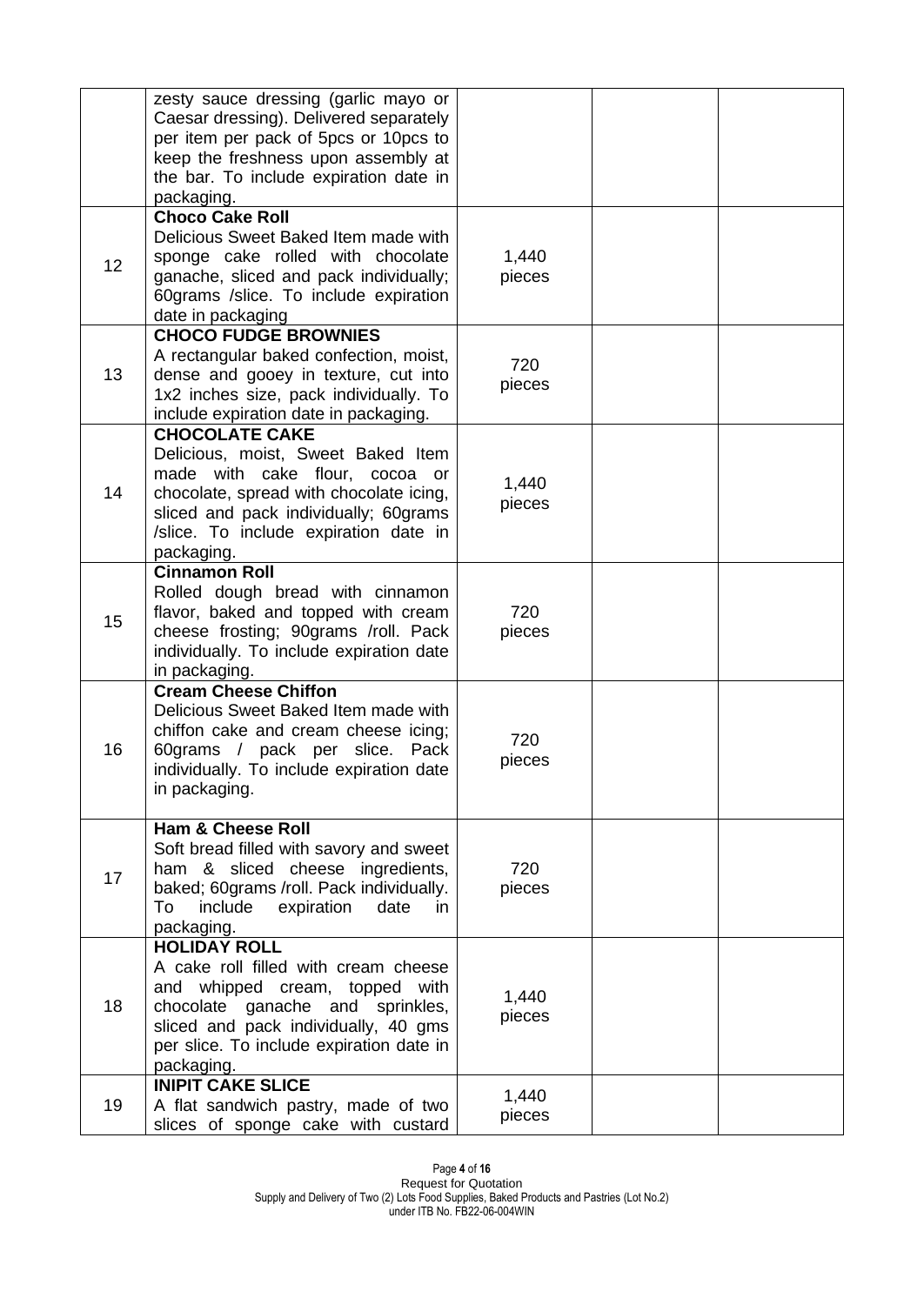|    | filling,<br>into<br>cut<br>rectangles.<br>Approximately 20-30 gram weight per<br>slice. Pack individually. To include<br>expiration date in packaging.                                                                                                                                     |                 |  |
|----|--------------------------------------------------------------------------------------------------------------------------------------------------------------------------------------------------------------------------------------------------------------------------------------------|-----------------|--|
| 20 | <b>MOCHA CAKE</b><br>Delicious Sweet Baked Rolled sponge<br>cake and combination of coffee &<br>chocolate based icing, sliced 60grams<br>/sliced. Pack individually. To include<br>expiration date in packaging.                                                                           | 720<br>pieces   |  |
| 21 | <b>Mocha Praline Roll</b><br>Delicious Sweet Baked Item made with<br>combination of coffee & chocolate<br>based cake rolled with praline paste;<br>60grams /slice. Pack individually. To<br>include expiration date in packaging.                                                          | 720<br>pieces   |  |
| 22 | <b>Pizza Roll</b><br>Made of soft dough bread spread with<br>savory pizza sauce and toppings like<br>ham bits, grated cheese, bell pepper<br>strips, rolled and baked. 60grams /<br>roll. Pack individually. To include<br>expiration date in packaging.                                   | 2,160 pieces    |  |
| 23 | <b>SAUSAGE ROLL</b><br>A savory pastry snack, consisting of<br>sausage meat, wrapped in puffed<br>50grams<br>/piece.<br>Pack<br>pastry,<br>individually. To include expiration date<br>in packaging.                                                                                       | 2,160 pieces    |  |
| 24 | <b>Special Cinnamon Roll with Raisin</b><br>Rolled dough bread with cinnamon<br>flavor, filled with raisin, nuts (optional)<br>baked and packed with cream cheese<br>frosting;<br>80grams<br>/roll.<br>Packed<br>individually.<br>include<br>expiration<br>To<br>date<br>in.<br>packaging. | 720<br>pieces   |  |
| 25 | Ensaymada, Special with Ham<br>A soft, potato bread, fluffy pastry<br>topped creamy butter with white sugar<br>and finely grated cheese; filled with<br>60grams<br>/piece<br>ham,<br>Packed<br>individually.<br>include<br>expiration<br>To<br>date<br>in<br>packaging.                    | 1,440<br>pieces |  |
| 26 | <b>Special Mamon</b><br>Moist and lightweight buttery snack<br>cake with fine texture, topped loaded<br>with grated cheese 40grams /piece.<br>Packed individually.<br>expiration date<br>To<br>include<br>in<br>packaging.                                                                 | 720<br>pieces   |  |
| 27 | <b>Special Pianono</b>                                                                                                                                                                                                                                                                     | 1,440           |  |

Page **5** of **16** Request for Quotation Supply and Delivery of Two (2) Lots Food Supplies, Baked Products and Pastries (Lot No.2) under ITB No. FB22-06-004WIN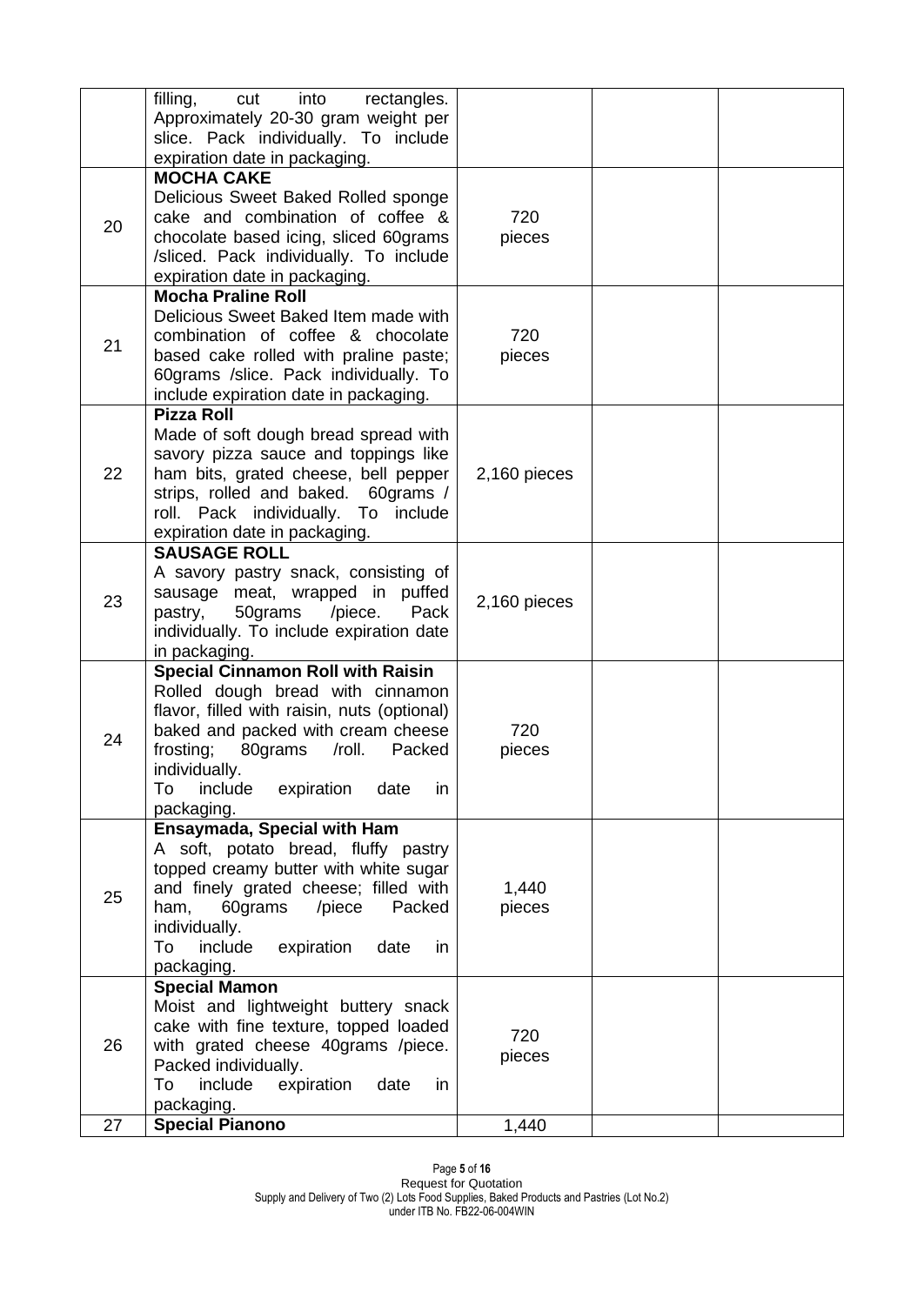|                | Soft and spongy cake rolled with<br>buttercream filling and coated with<br>60grams<br>/roll.<br>Packed<br>sugar,<br>individually.                                                                                                                                 | pieces          |                                                         |  |
|----------------|-------------------------------------------------------------------------------------------------------------------------------------------------------------------------------------------------------------------------------------------------------------------|-----------------|---------------------------------------------------------|--|
|                | include<br>expiration<br>To<br>date<br>in.<br>packaging.                                                                                                                                                                                                          |                 |                                                         |  |
| 28             | <b>Ube Ensaymada</b><br>A soft, potato bread, fluffy pastry<br>topped creamy butter with white sugar<br>and finely grated cheese; flavored with<br>purple yam 60grams /piece. Packed<br>individually.<br>include<br>To<br>expiration<br>date<br>in.<br>packaging. | 720<br>pieces   |                                                         |  |
| 29             | <b>UBE MACAPUNO ROLL</b><br>A cake roll filled with yam flavored<br>whipped cream and coconut sport<br>strings topped with purple yam icing,<br>sliced and pack individually, 40 gms/<br>piece. To include expiration date in<br>packaging.                       | 1,440<br>pieces |                                                         |  |
| 30             | <b>Ube Twirl</b><br>A soft, bread, fluffy pastry topped with<br>creamy butter & white sugar and finely<br>grated cheese; swirl with with purple<br>60grams /piece<br>Packed<br>yam,<br>individually. To include expiration date                                   | 720<br>pieces   |                                                         |  |
|                |                                                                                                                                                                                                                                                                   |                 |                                                         |  |
|                | in packaging.<br><b>OTHER REQUIREMENTS</b>                                                                                                                                                                                                                        |                 | Please fill up with either: "Comply" or<br>"Not Comply" |  |
|                | <b>OTHER CONDITIONS</b>                                                                                                                                                                                                                                           |                 |                                                         |  |
| 1              | <b>Product Brand Name</b><br>Please indicate the brand name of the<br>items quoted.                                                                                                                                                                               |                 |                                                         |  |
| $\overline{2}$ | Inspection and Acceptance<br>Inspection of product shall be done<br>every staggered delivery and followed<br>by an acceptance report from<br>CF - Winford                                                                                                         |                 |                                                         |  |
| 3              | <b>Delivery Place</b><br>Ronquillo Satellite basement: #561<br>Ronquillo St., corner Rizal Avenue Sta<br>Cruz Manila                                                                                                                                              |                 |                                                         |  |

Page **6** of **16** Request for Quotation Supply and Delivery of Two (2) Lots Food Supplies, Baked Products and Pastries (Lot No.2) under ITB No. FB22-06-004WIN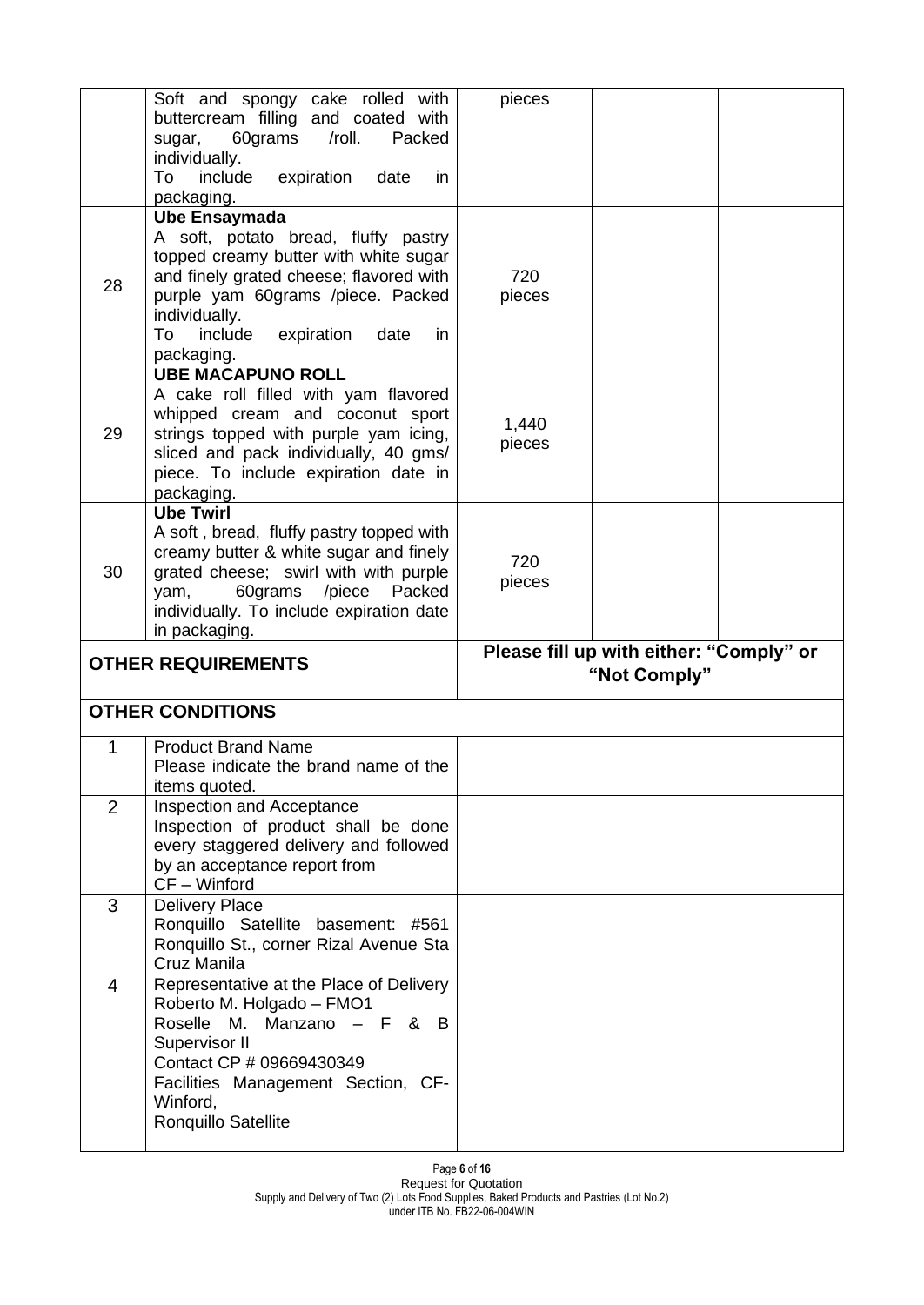| 5 | <b>Correction of Defects</b><br>Rejected Items shall be replaced<br>within the same day of delivery.<br>Expiration of Product at least 2-3 days<br>for special breads and pastries and<br>one (1) week for Wheat Pandesal &<br>Sliced bread from the date of delivery<br>and acceptance. |  |
|---|------------------------------------------------------------------------------------------------------------------------------------------------------------------------------------------------------------------------------------------------------------------------------------------|--|
| 6 | Schedule of Payment<br>Payment shall be processed in 30<br>days upon receipt of billing statement<br>and for every completion of each<br>staggered delivery                                                                                                                              |  |

## **II. FINANCIAL OFFER / QUOTATION:**

| No.            | <b>Technical Description</b> | Quantity        | <b>Unit Cost</b>          | <b>Total Cost</b><br>(VAT Exclusive, Zero-<br><b>Rated Transaction)</b> |
|----------------|------------------------------|-----------------|---------------------------|-------------------------------------------------------------------------|
| $\mathbf{1}$   | Bread, Pandesal, Wheat       | 3,840<br>packs  | $PhP$ <sub>_______</sub>  | PhP ______________                                                      |
| $\overline{2}$ | Bread, Loaf                  | 3,840<br>loaves |                           | PhP ________   PhP ______________                                       |
| 3              | Adobo roll                   | 1,440<br>pieces | $PhP$ <sub>______</sub>   | PhP _____________                                                       |
| 4              | <b>BACON ENSAYMADA</b>       | 720<br>pieces   |                           | PhP _____________                                                       |
| 5              | <b>Banana Cake Singles</b>   | 720<br>pieces   |                           | PhP _______   PhP ____________                                          |
| 6              | <b>Carrot Cake Singles</b>   | 1,440<br>pieces |                           | PhP _______   PhP _____________                                         |
| $\overline{7}$ | <b>Cheese Cupcake</b>        | 1,440<br>pieces | $PhP$ <sub>______</sub>   |                                                                         |
| 8              | Ensaymada, Cheese            | 1,440<br>pieces | $PhP$ <sub>______</sub>   | PhP ____________                                                        |
| 9              | <b>Cheese Roll</b>           | 1,440<br>pieces |                           | PhP _______   PhP ____________                                          |
| 10             | <b>CHEESEBURGER</b>          | 2,160<br>pieces |                           | PhP _______   PhP ______________                                        |
| 11             | <b>CHICKEN FILLET BURGER</b> | 1,440<br>pieces |                           |                                                                         |
| 12             | <b>Choco Cake Roll</b>       | 1,440<br>pieces | $PhP$ <sub>______</sub>   | PhP _____________                                                       |
| 13             | <b>CHOCO FUDGE BROWNIES</b>  | 720<br>pieces   | $PhP$ <sub>_______</sub>  | PhP                                                                     |
| 14             | <b>CHOCOLATE CAKE</b>        | 1,440<br>pieces |                           | PhP _______   PhP ___________                                           |
| 15             | Cinnamon Roll                | 720<br>pieces   | $PhP$ <sub>________</sub> | PhP                                                                     |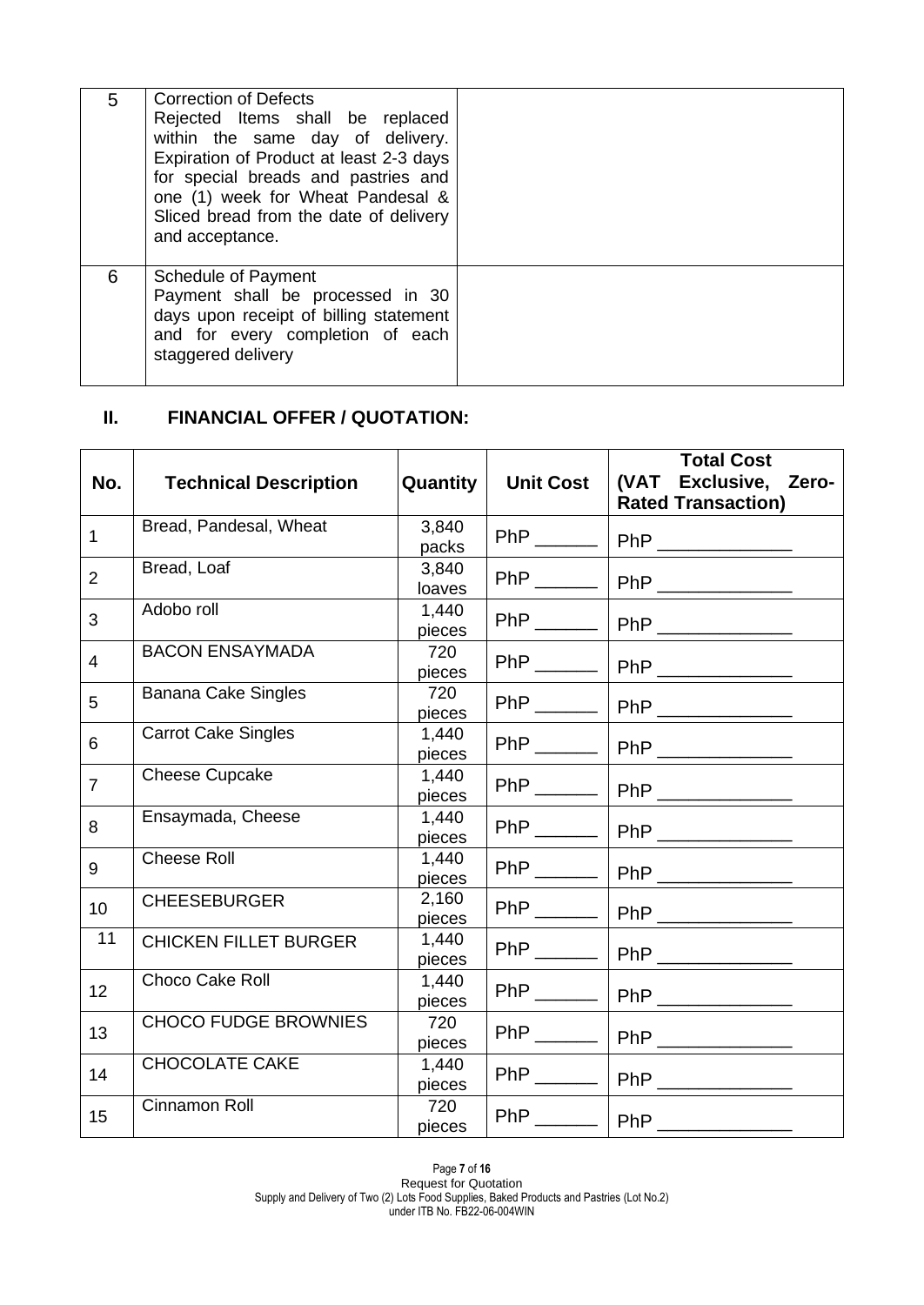| 16 | <b>Cream Cheese Chiffon</b>                                             | 720<br>pieces   | $PhP$ <sub>_______</sub> |                                                                                                                                                                                                                                                                                                                                                                                             |
|----|-------------------------------------------------------------------------|-----------------|--------------------------|---------------------------------------------------------------------------------------------------------------------------------------------------------------------------------------------------------------------------------------------------------------------------------------------------------------------------------------------------------------------------------------------|
| 17 | Ham & Cheese Roll                                                       | 720<br>pieces   | $PhP$ <sub>_______</sub> | PhP ______________                                                                                                                                                                                                                                                                                                                                                                          |
| 18 | <b>HOLIDAY ROLL</b>                                                     | 1,440<br>pieces | $PhP$ <sub>_______</sub> |                                                                                                                                                                                                                                                                                                                                                                                             |
| 19 | <b>INIPIT CAKE SLICE</b>                                                | 1,440<br>pieces | $PhP$ <sub>______</sub>  | PhP _____________                                                                                                                                                                                                                                                                                                                                                                           |
| 20 | <b>MOCHA CAKE</b>                                                       | 720<br>pieces   | $PhP$ <sub>_______</sub> | $\begin{picture}(20,20) \put(0,0){\dashbox{0.5}(5,0){ }} \put(15,0){\circle{10}} \put(15,0){\circle{10}} \put(15,0){\circle{10}} \put(15,0){\circle{10}} \put(15,0){\circle{10}} \put(15,0){\circle{10}} \put(15,0){\circle{10}} \put(15,0){\circle{10}} \put(15,0){\circle{10}} \put(15,0){\circle{10}} \put(15,0){\circle{10}} \put(15,0){\circle{10}} \put(15,0){\circle{10}} \put(15,0$ |
| 21 | Mocha Praline Roll                                                      | 720<br>pieces   | $PhP$ <sub>_______</sub> |                                                                                                                                                                                                                                                                                                                                                                                             |
| 22 | Pizza Roll                                                              | 2,160<br>pieces |                          | PhP _______   PhP _____________                                                                                                                                                                                                                                                                                                                                                             |
| 23 | SAUSAGE ROLL                                                            | 2,160<br>pieces |                          | PhP _______   PhP ______________                                                                                                                                                                                                                                                                                                                                                            |
| 24 | Special Cinnamon Roll with<br>Raisin                                    | 720<br>pieces   |                          | PhP _______   PhP _______________                                                                                                                                                                                                                                                                                                                                                           |
| 25 | Ensaymada, Special with Ham                                             | 1,440<br>pieces |                          | PhP _______   PhP ____________                                                                                                                                                                                                                                                                                                                                                              |
| 26 | Special Mamon                                                           | 720<br>pieces   |                          | PhP _______   PhP ______________                                                                                                                                                                                                                                                                                                                                                            |
| 27 | Special Pianono                                                         | 1,440<br>pieces |                          | PhP _______   PhP ____________                                                                                                                                                                                                                                                                                                                                                              |
| 28 | Ube Ensaymada                                                           | 720<br>pieces   |                          | PhP ________   PhP ______________                                                                                                                                                                                                                                                                                                                                                           |
| 29 | <b>UBE MACAPUNO ROLL</b>                                                | 1,440<br>Pieces | $PhP$ <sub>______</sub>  |                                                                                                                                                                                                                                                                                                                                                                                             |
| 30 | <b>Ube Twirl</b>                                                        | 720<br>pieces   |                          | PhP _______   PhP _____________                                                                                                                                                                                                                                                                                                                                                             |
|    | <b>GRAND TOTAL COST</b><br><b>VAT Exclusive, Zero Rated Transaction</b> |                 |                          | (Note: Please state amount in words and in                                                                                                                                                                                                                                                                                                                                                  |

#### **NOTE: PRICE OFFER [Unit and Total Costs should be rounded off up to two (2) decimal places]**

## **III. ADDITIONAL REQUIREMENTS**:

Upon submission of your best offer/quotation, kindly also submit the following:

1. Valid and updated PhilGEPS Certificate of Platinum Registration and Membership with additional caveat in accordance with Section 8.5.2 of the 2016 Revised IRR of RA 9184 amended through GPPB Resolution No. 15-2021,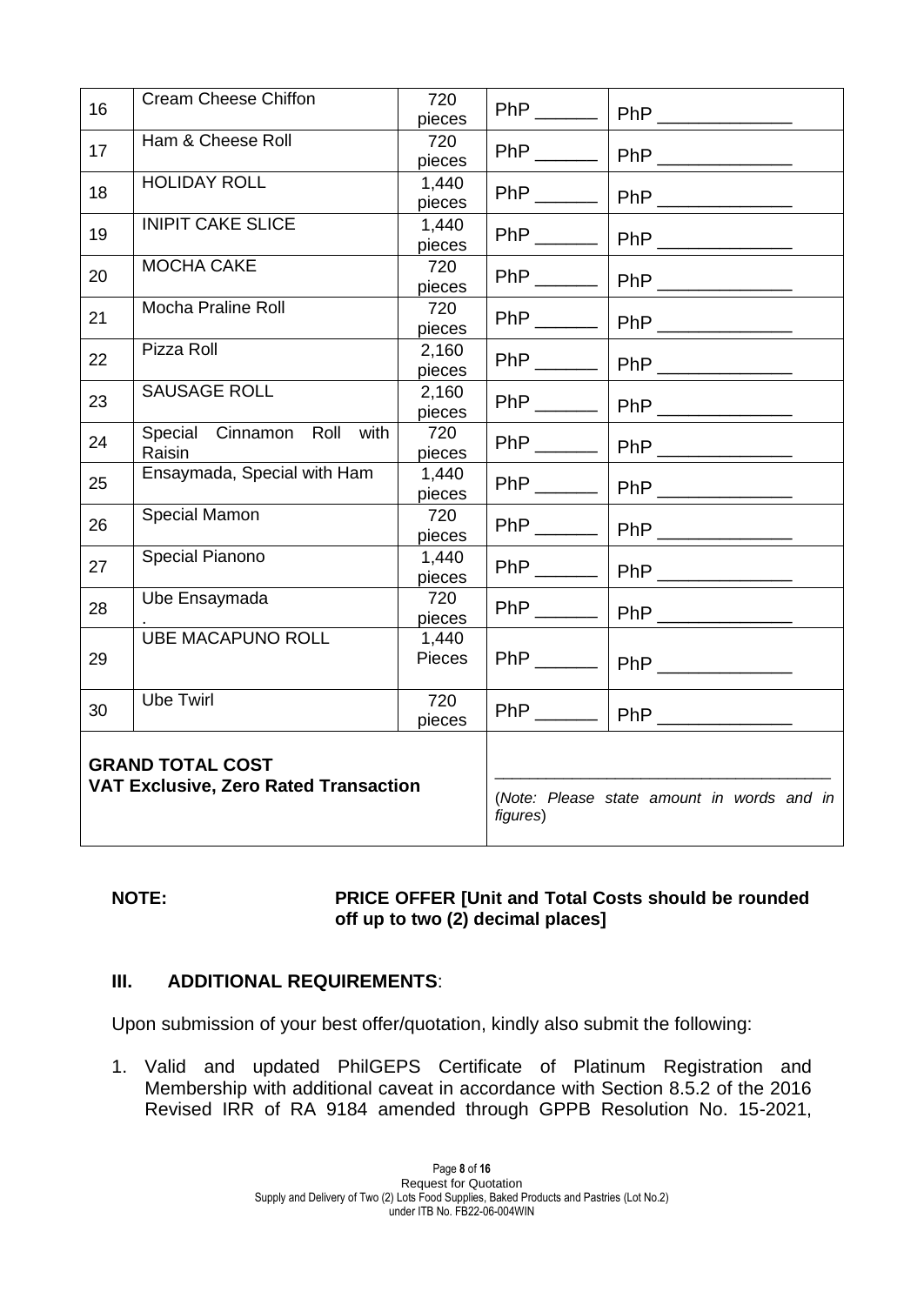which certifies that all of the following eligibility documents submitted to PhilGEPS are maintained and updated:

a. Securities and Exchange Commission (SEC) Registration Certificate for corporations, partnerships and/or joint ventures, Department of Trade and Industry (DTI) Registration Certificate for sole proprietorship, or Cooperative Development Authority (CDA) Registration Certificate for cooperatives;

b. Valid Mayor's Permit issued by the city or municipality where the principal place of business of the prospective bidder is located, or the equivalent document for Exclusive Economic Zones or Areas.

#### **OR** Service Service Service Service Service Service Service Service Service Service Service Service Service Service Service Service Service Service Service Service Service Service Service Service Service Service Service S

Recently expired Mayor's/Business Permits together with the official receipt as proof that the bidder has applied for the renewal within the period prescribed by the concerned local government unit, provided that the renewed permit shall be submitted as a post-qualification requirement in accordance with Section 34.2 of the 2016 Revised IRR of R.A. 9184;

c. Valid Tax Clearance Certificate per Executive Order (E.O.) No. 398, series of 2005, as finally reviewed and approved by the Bureau of Internal Revenue (BIR); and

d. Audited Financial Statements (AFS), stamped "received" by the BIR or its duly accredited and authorized institutions, for the preceding calendar year. In case the AFS for the preceding calendar year is not yet available, said AFS should not be earlier than two (2) years from the deadline for the Submission and Receipt of Bids.

2. Omnibus Sworn Statement in accordance with the attached prescribed form.

The Omnibus Sworn Statement shall be supported by an attached original document showing proof of authorization, e.g., original duly notarized Secretary's Certificate issued by the corporation or the members of the joint venture or an original Special Power of Attorney (SPA) in case of sole proprietorships for situations where the signatory is not the sole proprietor/owner; and

## **IV. ADDITIONAL NOTES:**

- 1. Bidders shall provide correct and accurate information required in this form.
- 2. Offers/quotations submitted exceeding the Approved Budget for the Contract shall be rejected.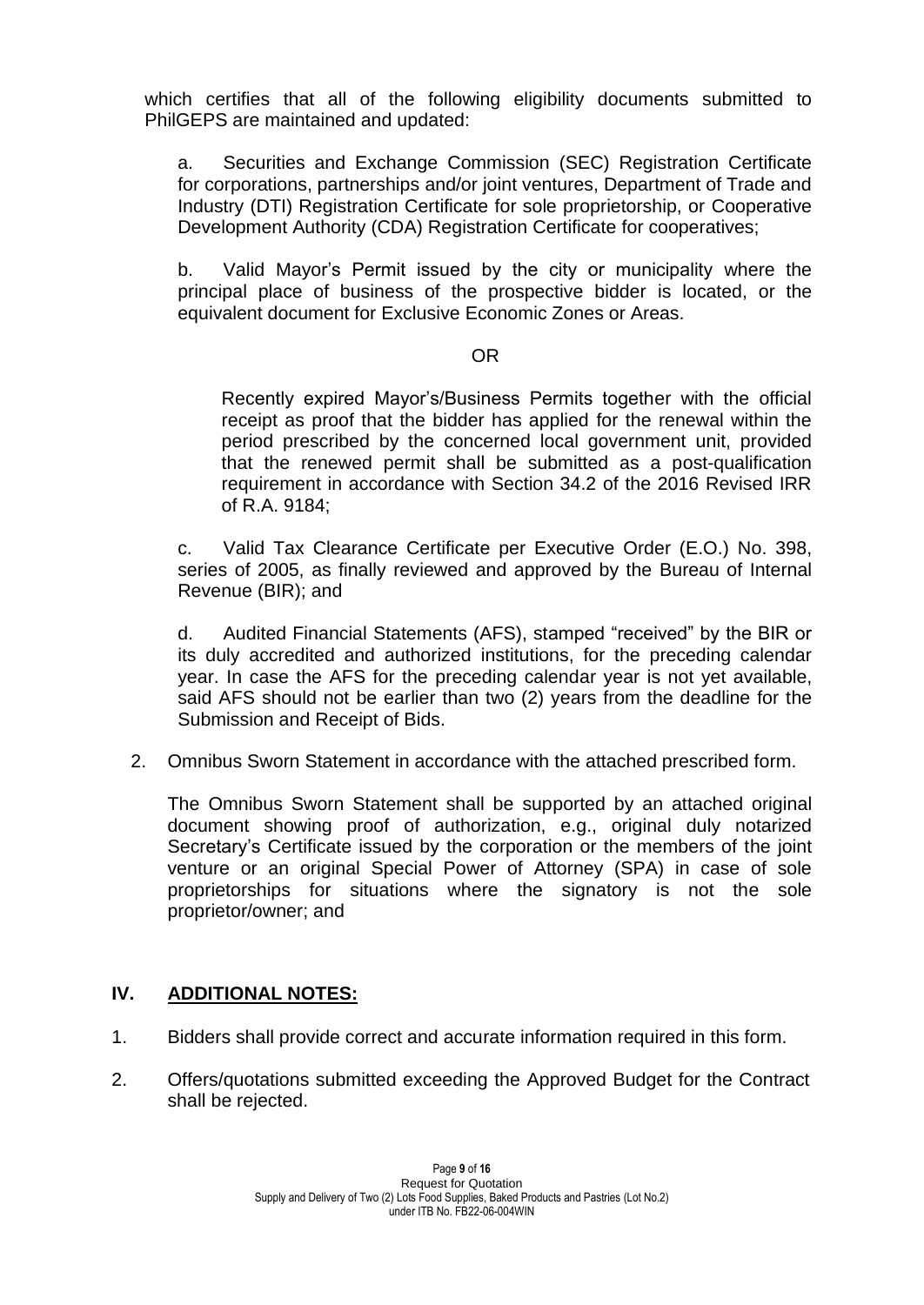- 3. The prices quoted are to be paid in Philippine Currency.
- 4. All prices quoted are INCLUSIVE of all applicable duties, government permits, fees, and other charges relative to the acquisition and delivery of items to PAGCOR, but should be VAT-Exclusive, Zero-Rated.
- 5. For the purpose of standardization of offer/quotations, this RFQ Form will prevail over all kinds and forms of offer/quotation. In case of price discrepancy over the amounts in words and in figures, the amount in words will prevail.
- 6. Award of contract shall be made to the supplier, contractor or consultant determined to have the Single or Lowest Calculated and Responsive Offer/Quotation (for goods and infrastructure projects) or Single or Highest Rated and Responsive Offer/Proposal (for consulting services).
- 7. Any interlineations, erasures or overwriting shall be valid only if they are signed or initiated by you or any of your duly authorized representative/s.
- 8. PAGCOR shall have the right to inspect and/or to test the goods to confirm their conformity to the technical specifications.
- 9. To guarantee the faithful performance of the winning bidder's obligations, it shall post a Performance Security prior to the signing of the contract, in accordance with any of the following schedule:

| <b>Form of Security</b>                                                                                                                                                                                                                      | <b>Amount in Percentage</b><br>of Total Contract<br><b>Price</b> |
|----------------------------------------------------------------------------------------------------------------------------------------------------------------------------------------------------------------------------------------------|------------------------------------------------------------------|
| Cash or cashier's/manager's check issued by a<br><b>Universal or Commercial Bank;</b>                                                                                                                                                        |                                                                  |
| Bank draft/guarantee or irrevocable letter of credit<br>issued by a Universal or Commercial Bank:<br>Provided, however, that it shall be confirmed or<br>authenticated by a Universal or Commercial Bank,<br>if issued by a foreign bank; or | Five Percent (5%)                                                |
| Surety Bond callable upon demand issued by a<br>surety or insurance company duly certified by the<br>Insurance Commission as authorize to issue such<br>security specific for the contract awarded.                                          | Thirty Percent (30%)                                             |

The Performance Security shall remain valid for the entire contract duration and shall be release only after the issuance by the Philippine Amusement and Gaming Corporation (PAGCOR) of the final Certificate of Acceptance (issuance of the IAR); Provided that PAGCOR has no claims filed against the contract awardee or the surety or insurance company.

10. The winning supplier agrees to pay a penalty of at least equal to one-tenth of one percent (1/10 of 1%) of the cost of the unperformed portion for every day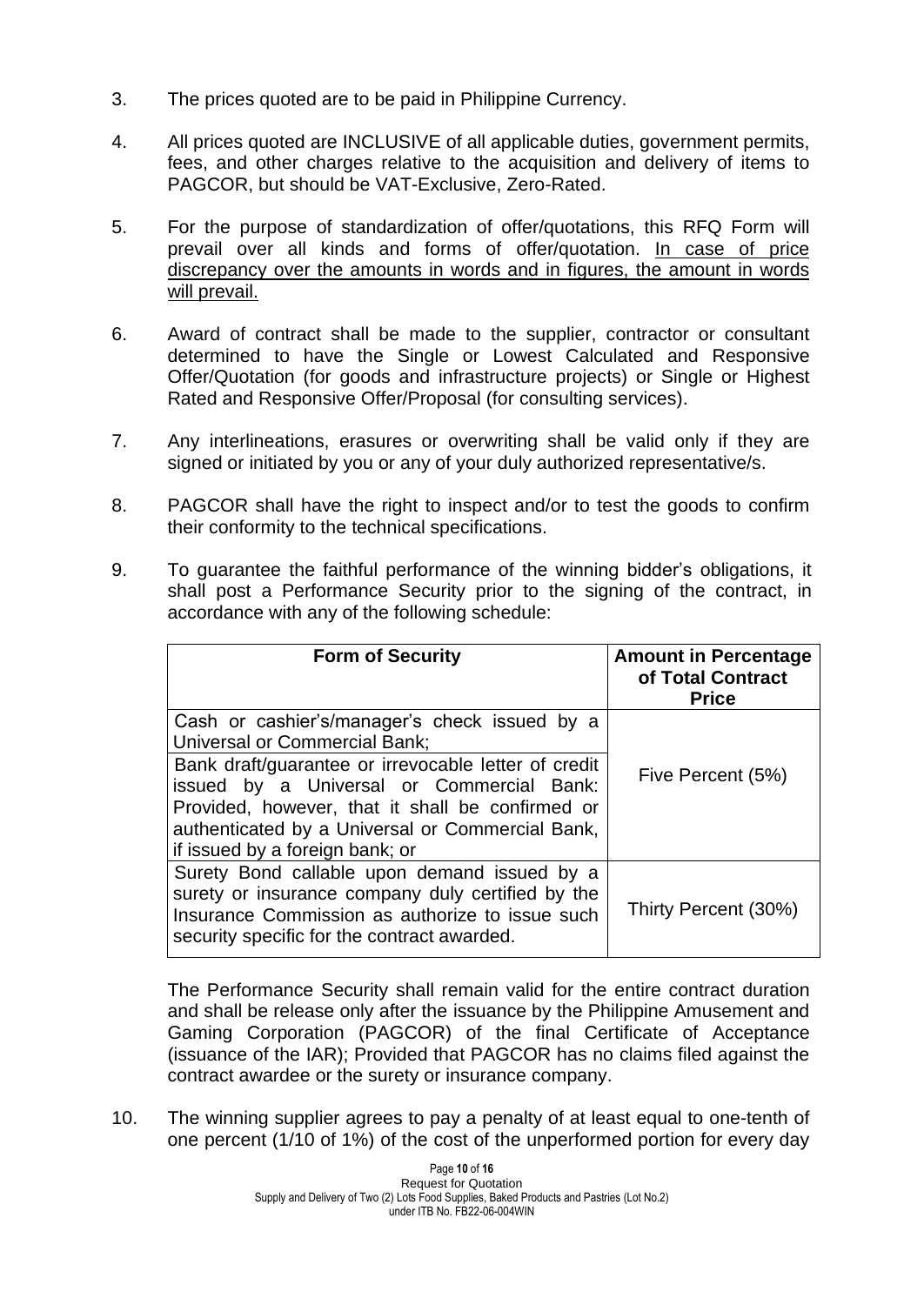of delay, including non-working days (i.e. Saturday and Sunday), legal holidays or special non-working holidays. PAGCOR may rescind the contract once the cumulative amount of liquidated damages reaches ten percent (10%) of the amount of the contract, without prejudice to other courses of action and remedies open to it.

11. Other terms and conditions relative to the project are provided in the attached Purchase Contract.

## **V. PROCEDURES:**

- 1. Prospective bidders may download the Request for Quotations (RFQ) free of charge from the following websites: PAGCOR website (**[www.pagcor.ph\)](http://www.pagcor.ph/)** and PhilGEPS website (**www.philgeps.gov.ph)** and may be allowed to submit their offers provided that bidders shall pay the fee for the RFQ not later than the deadline for the Submission and Receipt of the Best Offers/Quotations.
- 2. Bidders, except those who have previously participated in any of the last two (2) failed biddings, are required to pay the applicable fee for the sale of RFQ not later than the deadline for the Submission and Receipt of the Best Offers/Quotations. A copy of the PAGCOR Official Receipt shall be presented as proof of payment.
- 3. The RFQ must be completed without any alterations to their format, and no substitute form shall be accepted. All blank spaces shall be filled in with the information requested.
- 4. Any requirements, guidelines, documents, clarifications, or other information relative to the negotiations that are communicated by the BBAC to a supplier, contractor, or consultant shall be communicated on an equal basis to all other suppliers, contractors, or consultants engaging in negotiations with the BAC relative to the procurement.
- 5. The prospective bidders shall be given equal time and opportunity to negotiate and discuss the technical and financial requirements of the project to be able to submit a responsive quotation or proposal.
- 6. Technical Specifications/Scope of Work and additional Terms and Conditions of the program/project/activity shall be fully discussed during Negotiations. In case there are changes in the requirements and/or technical specifications made after the consultations/negotiations, these shall be communicated on an equal basis.
- 7. Bidders should be responsible for securing copies of the Supplemental/Bid Bulletins at the websites of PAGCOR and the PhilGEPS.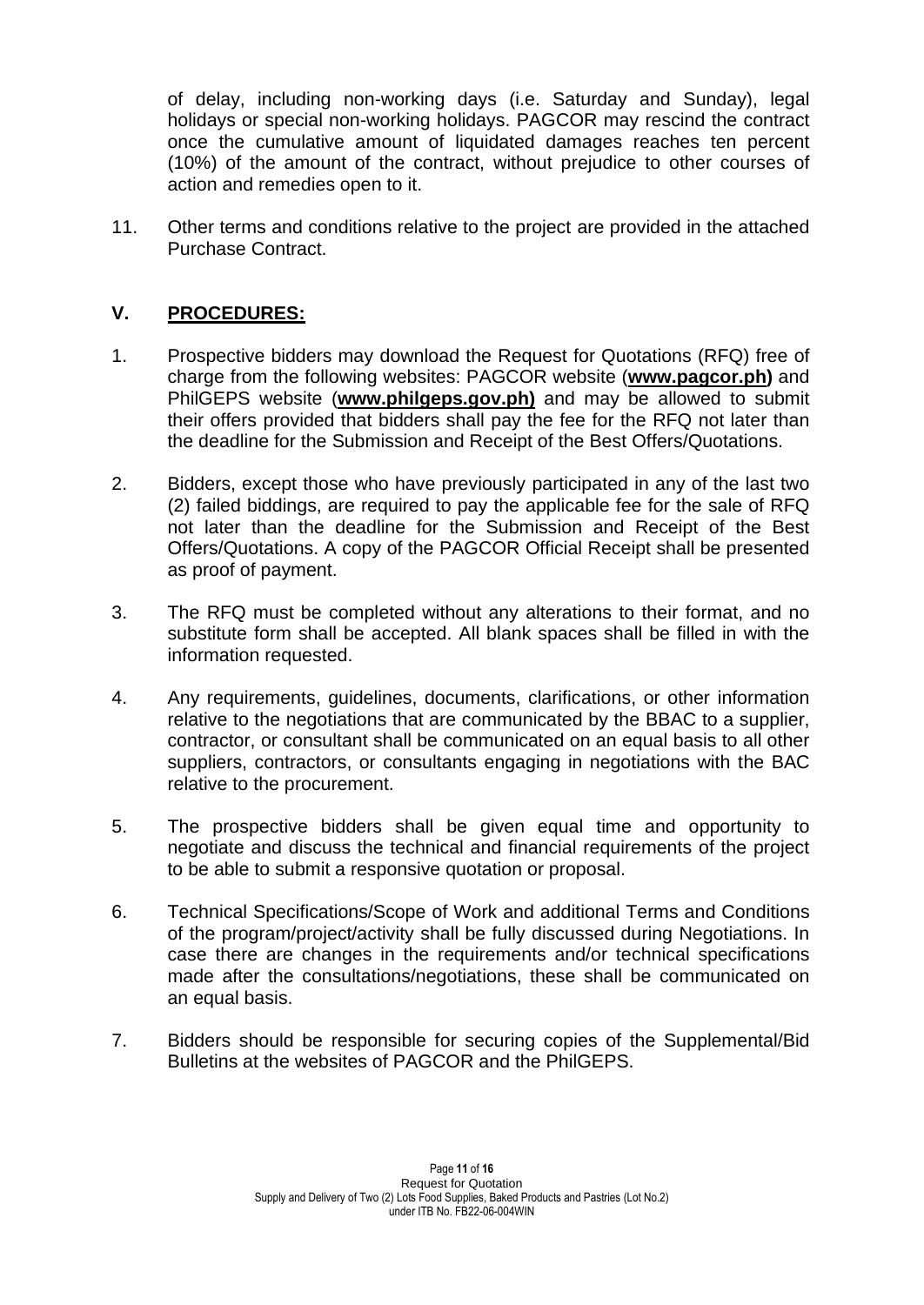- 8. Copies of the Supplemental Bid Bulletins are also sent either through fax or electronic mail to all prospective bidders who purchased the RFQ.
- 9. Following completion of the negotiations, the BBAC shall request all suppliers, contractors, or consultants in the proceedings to submit, on a specified date, time and venue, a best offer based on the final technical and financial requirements.
- 10. In all cases the best offer/quotations should be VAT Exclusive, Zero-Rated Transaction and not exceed the ABC.
- 11. During the Submission, Receipt, Opening and Preliminary Examination of the Best Offer/s or Quotation/s, the BBAC shall check the submitted best offer/s and other required documents using a non-discretionary pass/fail criteria. The BBAC shall check the submitted documents of each bidder against a checklist of required documents to ascertain if they are all present, using a nondiscretionary "pass/fail" criterion. If a bidder submits the required document, it shall be rated "passed" for that particular requirement. In this regard, offer/s or quotation/s that fail to include any requirement or are incomplete or patently insufficient shall be considered as "failed". Otherwise, the BBAC shall rate the best offer/quotation as "Passed".
- 12. PAGCOR shall select the successful offer on the basis of the best offer/s/quotation/s submitted by the bidders which in no case should comply with PAGCOR's requirements. The best offer/s submitted by the prospective bidders shall still be subjected to detailed bid evaluation and postqualification.
- 13. The BBAC shall recommend award of contract to the Head of the Procuring Entity (HOPE) in favor of the supplier, contractor or consultant determined to have the Single or Lowest Calculated and Responsive Quotation (for goods or infrastructure projects) or Single or Highest Rated and Responsive Proposal (for consulting services).
- 14. The BBAC shall recommend to the HOPE the award of contract.
- 15. In accordance with Government Procurement Policy Board (GPPB) Circular 06-2005 - Tie-Breaking Method, the BBAC shall use a non-discretionary and non-discriminatory measure based on sheer luck or chance, which is "DRAW LOTS," in the event that two (2) or more bidders have been post-qualified and determined as the bidder having the Lowest Calculated and Responsive Offer/Quotation (for goods and infrastructure projects) or Highest Rated and Responsive Offer/Proposal (for consulting services) to determine the final bidder having the Lowest Calculated and Responsive Offer/Quotation, based on the following procedures:
	- a) In alphabetical order, the bidders shall pick one rolled paper.
	- b) The lucky bidder who would pick the paper with a "CONGRATULATIONS" remark shall be declared as the winning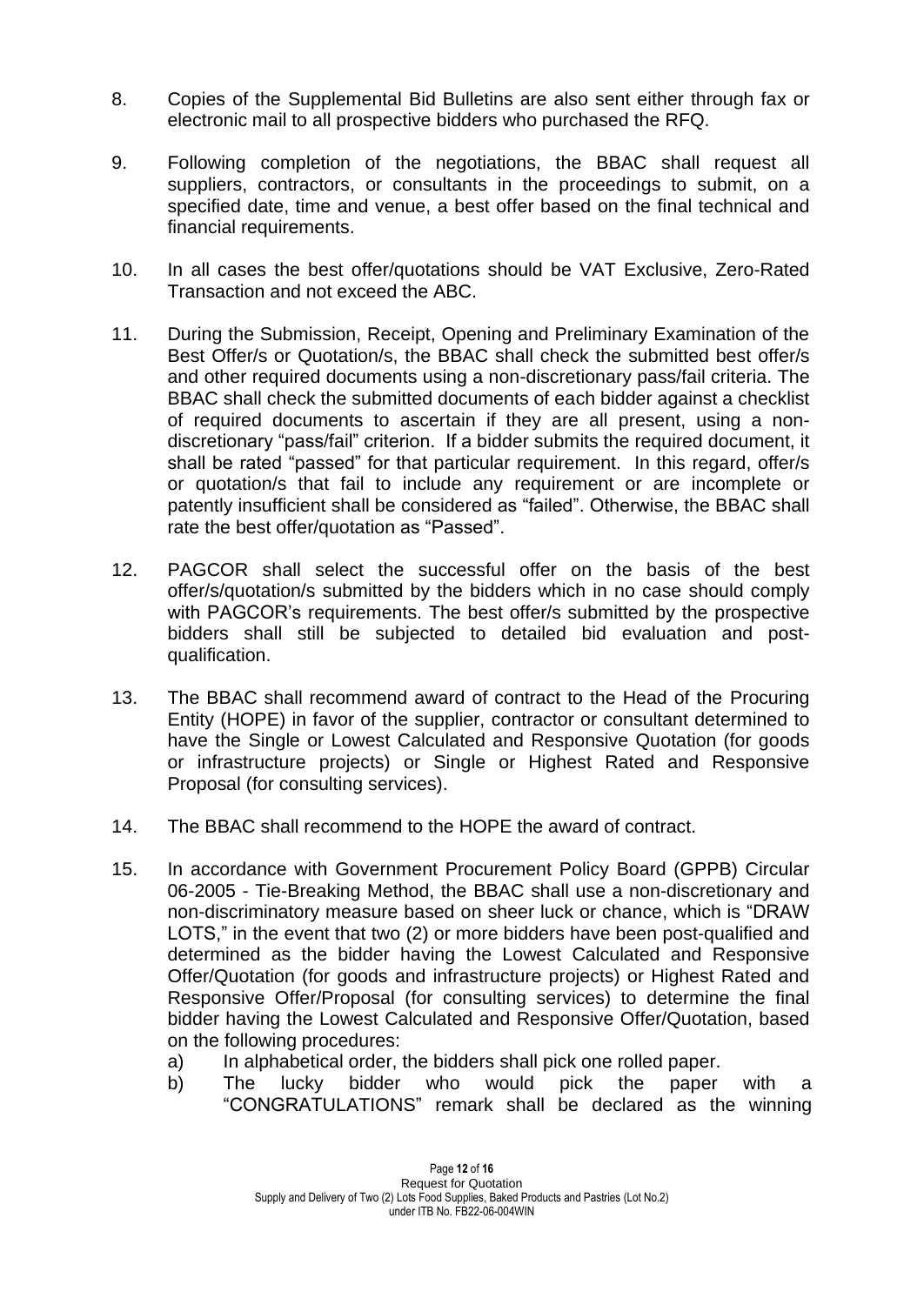bidder having the Lowest Calculated and Responsive Offer/Quotation and recommended for award of the contract.

16. PAGCOR reserves the right to accept or reject any offer/quotation, and to annul the procurement process and reject all offers/quotations at any time prior to contract award, without thereby incurring any liability to the affected bidder or bidders.

#### **BIDDER'S COMMITMENT:**

We hereby agree and bind ourselves to the terms and conditions herein specified, to the manner of procurement and evaluation set up by the Casino Filipino-Winford Branch Bids and Awards Committee (BBAC), to the provisions of the Service Contract and to the rules and regulations of the Government and PAGCOR.

We understand that PAGCOR is not bound to accept the lowest or any offer/quotation it may receive.

Very truly yours,

\_\_\_\_\_\_\_\_\_\_\_\_\_\_\_\_\_\_\_\_\_\_\_\_ Signature over Printed Name  $TIN:$ 

\_\_\_\_\_\_\_\_\_\_\_\_\_\_\_\_\_\_\_\_\_\_\_\_

\_\_\_\_\_\_\_\_\_\_\_\_\_\_\_\_\_\_\_\_\_\_\_\_

Position

Company Represented TIN: **We have a set of the set of the set of the set of the set of the set of the set of the set of the set of the set of the set of the set of the set of the set of the set of the set of the set of the set of the set of t** 

 $\frac{1}{\sqrt{2}}$  ,  $\frac{1}{\sqrt{2}}$  ,  $\frac{1}{\sqrt{2}}$  ,  $\frac{1}{\sqrt{2}}$  ,  $\frac{1}{\sqrt{2}}$  ,  $\frac{1}{\sqrt{2}}$  ,  $\frac{1}{\sqrt{2}}$  ,  $\frac{1}{\sqrt{2}}$  ,  $\frac{1}{\sqrt{2}}$  ,  $\frac{1}{\sqrt{2}}$  ,  $\frac{1}{\sqrt{2}}$  ,  $\frac{1}{\sqrt{2}}$  ,  $\frac{1}{\sqrt{2}}$  ,  $\frac{1}{\sqrt{2}}$  ,  $\frac{1}{\sqrt{2}}$ 

\_\_\_\_\_\_\_\_\_\_\_\_\_\_\_\_\_\_\_\_\_\_\_\_ Address / Tel. No. / Fax No.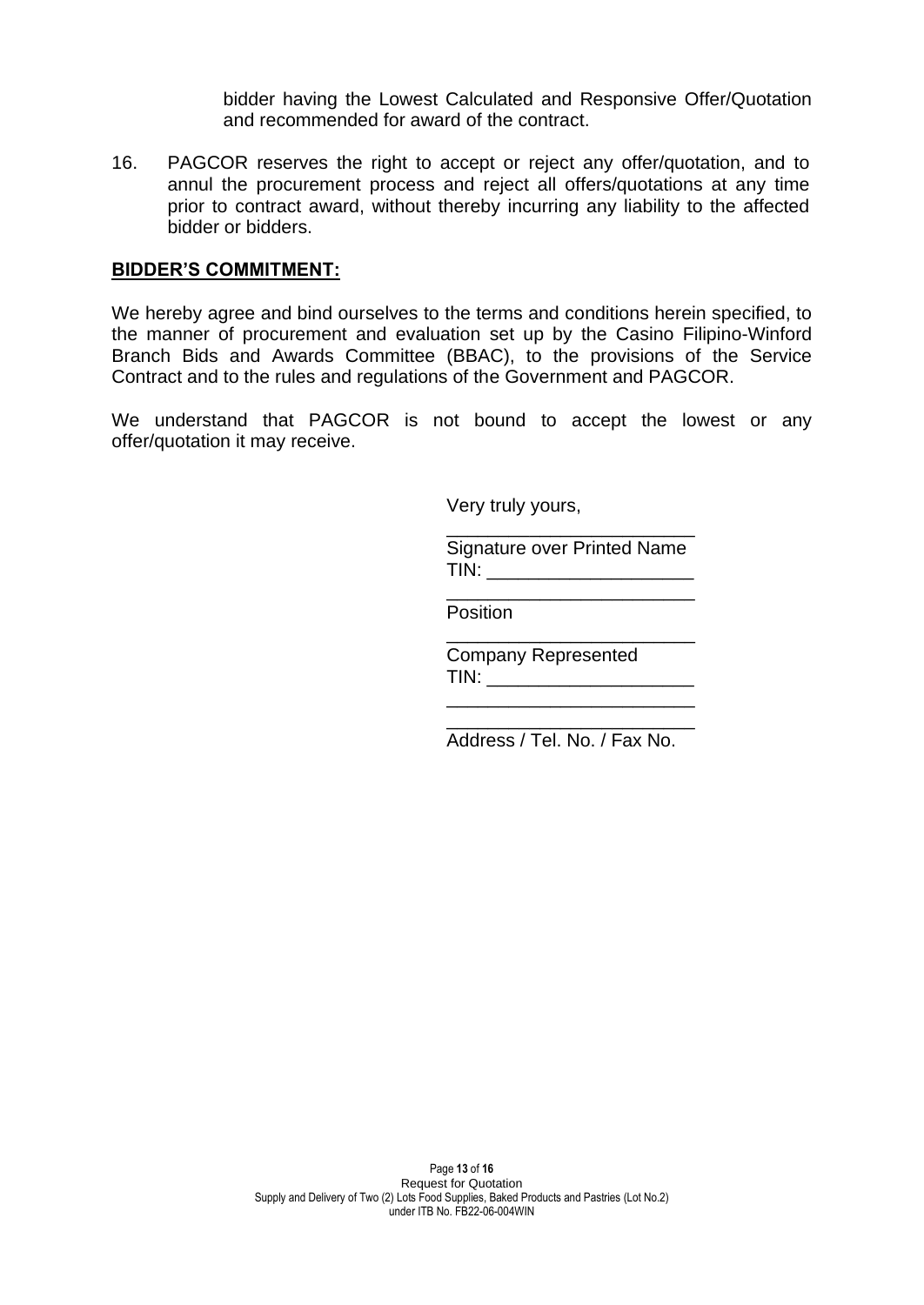REPUBLIC OF THE PHILIPPINES  $\qquad$ ) CITY/MUNICIPALITY OF \_\_\_\_\_\_ ) S.S.

## **A F F I D A V I T**

I, *[Name of Affiant]*, of legal age, *[Civil Status]*, *[Nationality]*, and residing at *[Address of Affiant]*, after having been duly sworn in accordance with law, do hereby depose and state that:

#### 1. *Select one, delete the other:*

*If a sole proprietorship:* I am the sole proprietor or authorized representative of *[Name of Bidder]* with office address at *[address of Bidder]*;

*If a partnership, corporation, cooperative, or joint venture:* I am the duly authorized and designated representative of *[Name of Bidder]* with office address at *[address of Bidder]*;

#### 2. *Select one, delete the other:*

*If a sole proprietorship:* As the owner and sole proprietor, or authorized representative of *[Name of Bidder]*, I have full power and authority to do, execute and perform any and all acts necessary to participate, submit the bid, and to sign and execute the ensuing contract for *[Name of the Project]* of the *[Name of the Procuring Entity], as shown in the attached duly notarized Special Power of Attorney*;

*If a partnership, corporation, cooperative, or joint venture:* I am granted full power and authority to do, execute and perform any and all acts necessary to participate, submit the bid, and to sign and execute the ensuing contract for *[Name of the Project]* of the *[Name of the Procuring Entity],* as shown in the attached *[state title of attached document showing proof of authorization (e.g., duly notarized Secretary's Certificate, Board/Partnership Resolution, or Special Power of Attorney, whichever is applicable;)]*;

3. *[Name of Bidder]* is not "blacklisted" or barred from bidding by the Government of the Philippines or any of its agencies, offices, corporations, or Local Government Units, foreign government/foreign or international financing institution whose blacklisting rules have been recognized by the Government Procurement Policy Board, **by itself or by relation, membership, association, affiliation, or controlling interest with another blacklisted person or entity as defined and provided for in the Uniform Guidelines on Blacklisting;**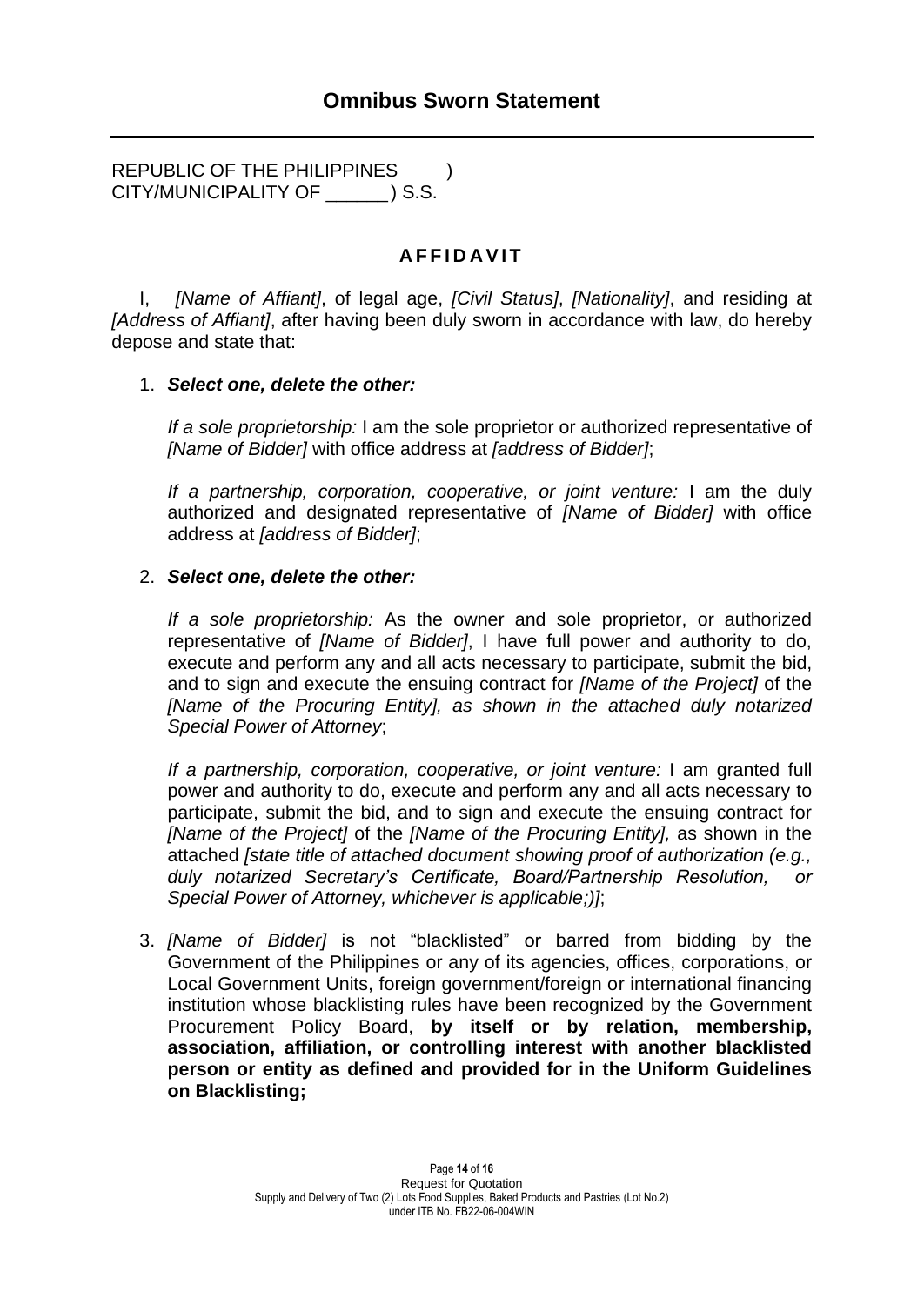- 4. Each of the documents submitted in satisfaction of the bidding requirements is an authentic copy of the original, complete, and all statements and information provided therein are true and correct;
- 5. *[Name of Bidder]* is authorizing the Head of the Procuring Entity or its duly authorized representative(s) to verify all the documents submitted;

### 6. *Select one, delete the rest:*

*If a sole proprietorship:* The owner or sole proprietor is not related to the Head of the Procuring Entity, members of the Bids and Awards Committee (BAC), the Technical Working Group, and the BAC Secretariat, the head of the Project Management Office or the end-user unit, and the project consultants by consanguinity or affinity up to the third civil degree;

*If a partnership or cooperative:* None of the officers and members of *[Name of Bidder]* is related to the Head of the Procuring Entity, members of the Bids and Awards Committee (BAC), the Technical Working Group, and the BAC Secretariat, the head of the Project Management Office or the end-user unit, and the project consultants by consanguinity or affinity up to the third civil degree;

*If a corporation or joint venture:* None of the officers, directors, and controlling stockholders of *[Name of Bidder]* is related to the Head of the Procuring Entity, members of the Bids and Awards Committee (BAC), the Technical Working Group, and the BAC Secretariat, the head of the Project Management Office or the end-user unit, and the project consultants by consanguinity or affinity up to the third civil degree;

- 7. *[Name of Bidder]* complies with existing labor laws and standards; and
- 8. *[Name of Bidder]* is aware of and has undertaken the following responsibilities as a Bidder:
	- a) Carefully examine all of the Bidding Documents;
	- b) Acknowledge all conditions, local or otherwise, affecting the implementation of the Contract;
	- c) Made an estimate of the facilities available and needed for the contract to be bid, if any; and
	- d) Inquire or secure Supplemental/Bid Bulletin(s) issued for the *[Name of the Project]*.
- 9. *[Name of Bidder]* did not give or pay directly or indirectly, any commission, amount, fee, or any form of consideration, pecuniary or otherwise, to any person or official, personnel or representative of the government in relation to any procurement project or activity.